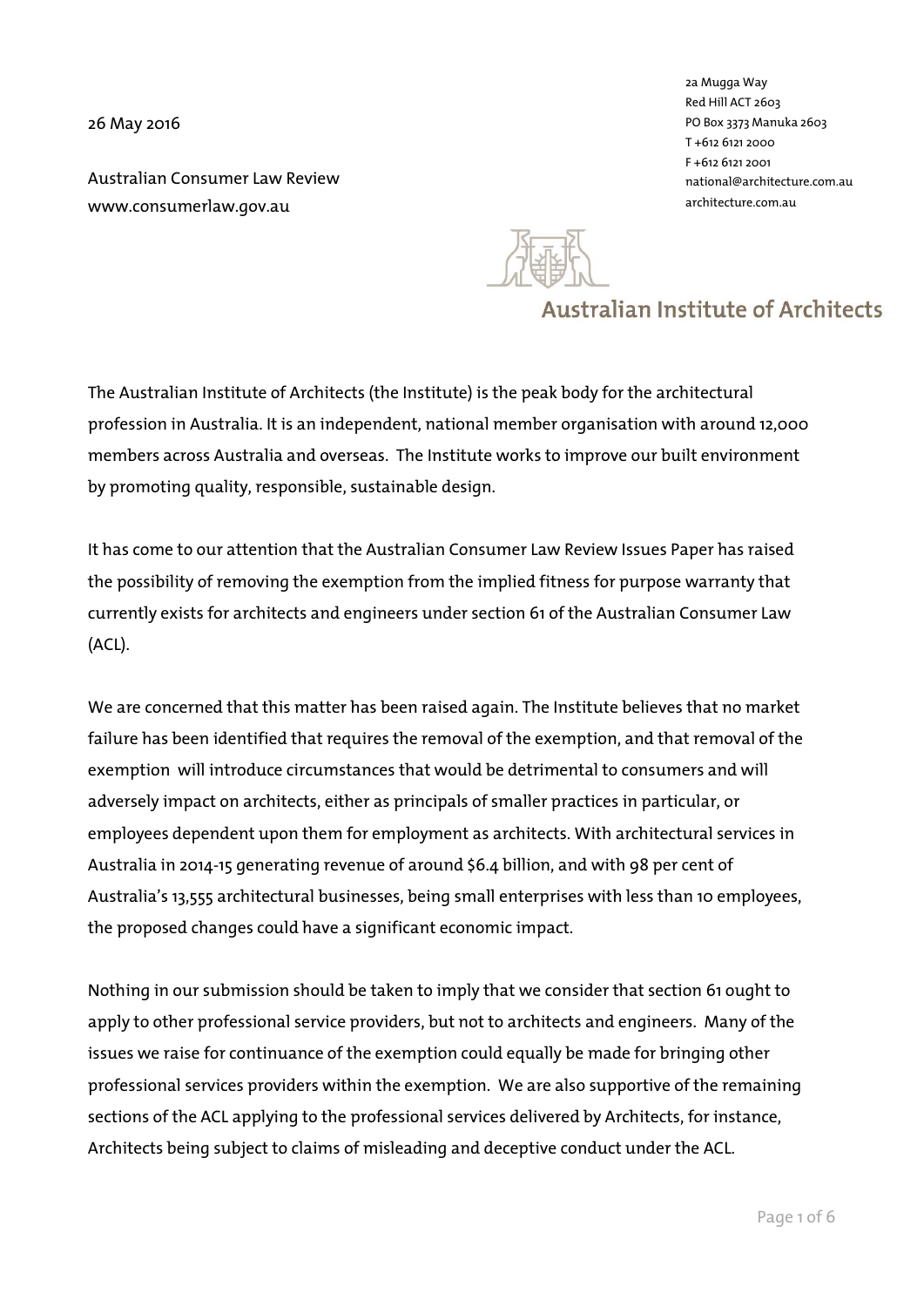#### The current situation

It is important to understand the context in which architectural services are delivered to consumers. Unlike the provision of many professional services, architects' services to which this legislation applies almost always result in a physical product – a home, whether new, or postalteration.

Housing designed by architects is almost invariably 'bespoke' in nature. Such homes are not "products" that can readily be tested before release to consumers. Rather, virtually every bespoke home resulting from architects' services is unique. Unlike a manufactured product that can be tested and refined before sale or delivery, the bespoke product of an architect's work comes together on completion, at which point it is 'delivered' straight to the consumer. Bringing a client's stated purpose to fruition when it is clearly documented is difficult enough, but to bring a client's 'implied' purpose to fruition can be near impossible.

For example, how does an architect measure less tangible and subjective qualities - 'bright and airy spaces', ' a feeling of spaciousness', 'an inspirational quality', 'comfortable in summer without air-conditioning', etc. These issues are entirely subjective and incapable of measurement, because, for instance, one person's level of comfort will be different to another person's.

Under the current provision, failure to achieve a desired purpose does not of itself bring about liability – there must also be a failure to have applied the requisite standard of care (and skill). The standard to be applied incorporates the court's interpretation of the state of knowledge a reasonable architect would have had at the time of designing. As well, the liability in negligence may also be offset by the degree to which the client contributed to the failure through their own negligence.

If the exemption were to be removed, a guarantee of fitness for purpose is imposed without allowing for any mitigation by the architect. Failure to achieve the purpose (stated or implied) means liability is automatic. Consideration of whether the architect failed to apply the required standard of due care and skill at the time of design is irrelevant, as is whether the client also contributed to the failure to achieve the purpose.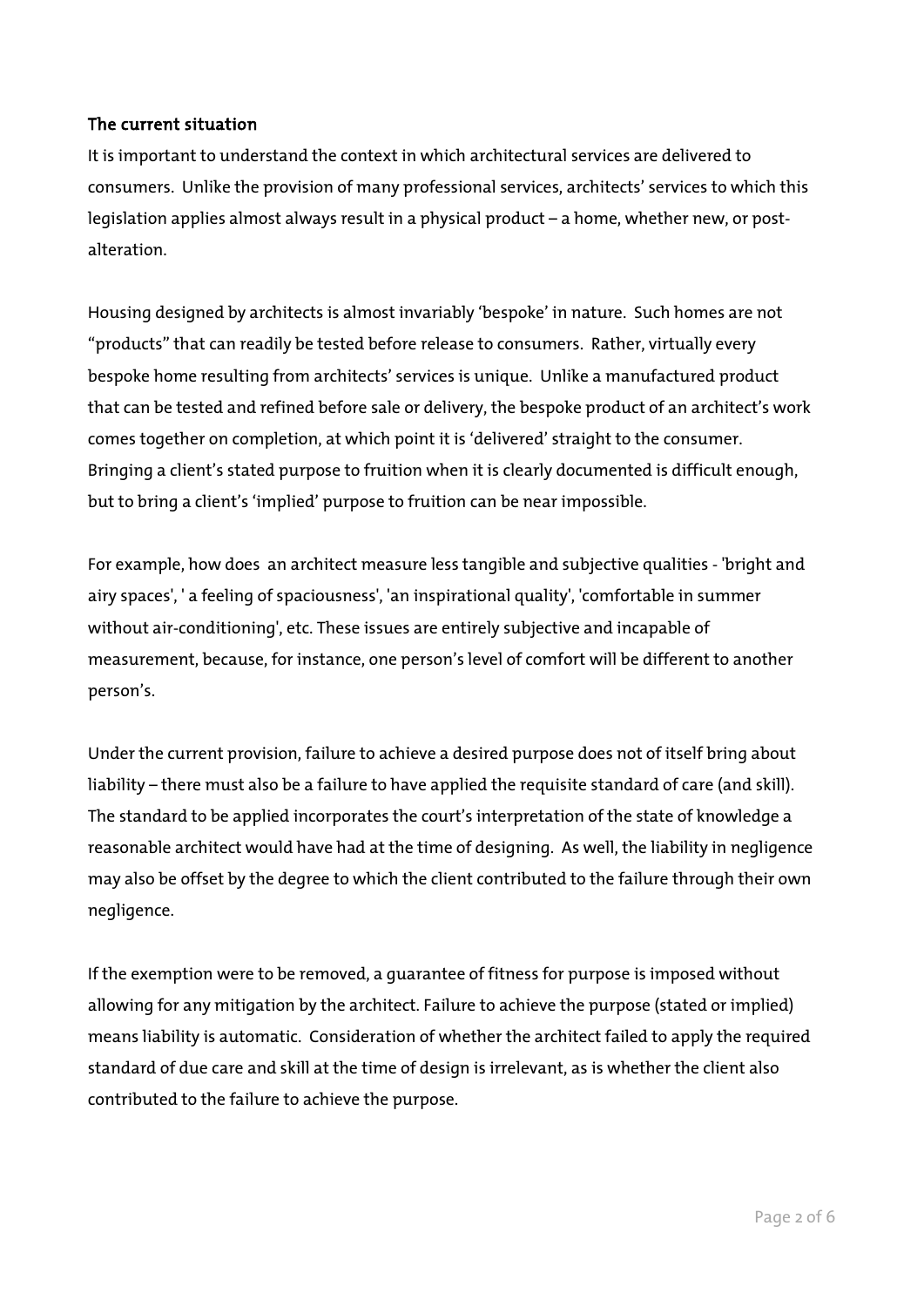Under s.61, liability for a design that failed to achieve the purpose will apply unless the design could have been reasonably expected to achieve the purpose. However, consideration of what the purpose is could occur up to six years after the design was undertaken. The architect's client has that long to imply a purpose into an already completed design.

No amount of explanation or technology is a guarantee of consumer comprehension of the product they have ordered by approving the design. Many clients in the residential sector find it hard to read plans and even 3D renderings.

Once a consumer has taken delivery of their home, the consumer will potentially identify things that work better for them than anticipated and those that do not. As an Institute member observed of the process of housing design:

"The process of designing and building residential projects is extremely complex and personal - it will never be possible to predict and document every aspect of a project with respect to a client's implied expectations. There are many aspects of a completed building that the client will not have been able to imagine as an issue during the design stage."

#### Impact of removal of exemption

### Increased costs to the consumer

The removal of the exemption will result in an increase in the cost of delivery of architectural services. The costs of risk mitigation, including the additional cost of insurance, if available, cannot help but be passed in to the consumer in increased fees. This would not be of benefit to consumers in general, as it will place the services of architects further beyond reach for many. This is not just a problem for consumers who may like to, but cannot afford the individual design provided by an architect. It is well accepted that architects are often at the forefront of advancement in home design, the benefits of which filter through the housing market. The needs of the community for sustainable cities in the face of projected massive population growth are both palpable and imperative. Australia must learn how to be more sustainable in its housing and how to mitigate the effects of climate change. Architects pursuing their livelihood conduct applied research through their work in solving real problems for clients.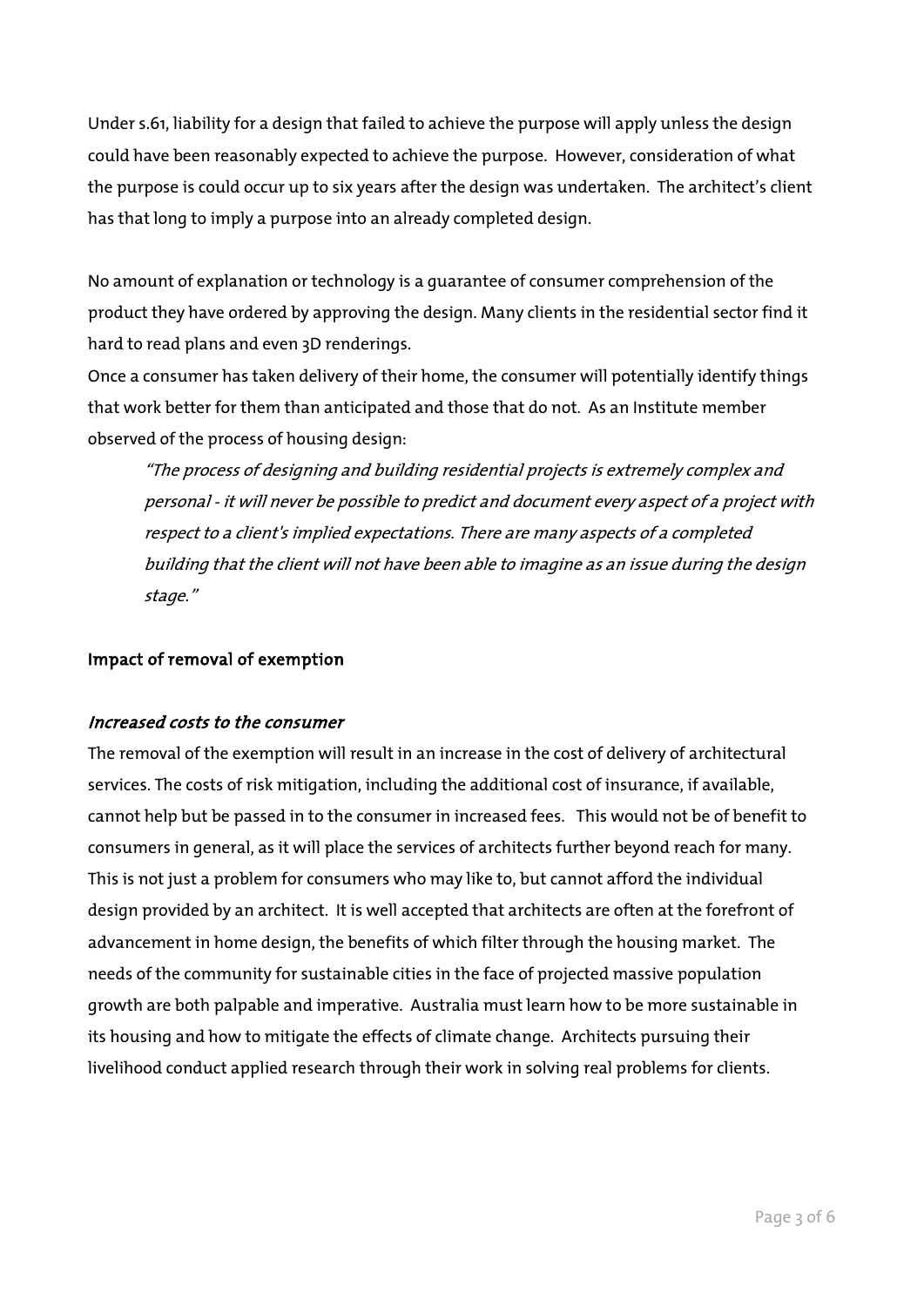## Stifling Innovation and removal from the market

A guarantee of fitness for purpose, applying irrespective of an architect's genuine effort in application of care and skill, will hamper innovation. Architects will avoid innovative solutions and some architects will even decline engagement where an innovative solution is requested by a client. New solutions in housing that can benefit all of Australian society require experimentation that often takes place only where clients are able to afford it. However, the response of our members suggests the threat of a guarantee that can affect their livelihood if the experiment does not deliver, is enough to deter many architects. As mentioned by one of our members:

"Architects do not design in a vacuum. The client has continuous input into their house. This law is likely to inhibit leading edge and innovative design as architects play it safe. In the process the clients are likely to be more dissatisfied with their architects because they appear to be less responsive to their aspirations."

The Institute's members have indicated that for a significant proportion of architects, the removal of the exemption from fitness for purpose will tip the balance against providing home design services for consumers, thereby reducing competition and exacerbating housing affordability problems in Australia. As one member commented:

"As a part-time architect working from home solely on residential homes and additions, the proposed changes would put such a high risk for so little return, that I would probably have to consider if it is worth continuing my practice".

The Institute believes that there will be a resulting avoidance of residential design for consumers, and/or withdrawal of some practitioners from the market, lessening competition and the availability of services to consumers.

## No-fault liability for architects' professional services is not justified

The nature of architects' work with consumers in residential projects leaves architects (and engineers) exposed to undue liability, which is particularly severe on sole practitioners and small to medium practices. There is no evidence that an additional head of liability is necessary or that it addresses a systemic failure in the recourse consumers presently have for loss attributed to architects, through negligence, misleading and deceptive conduct and/or contractual claims.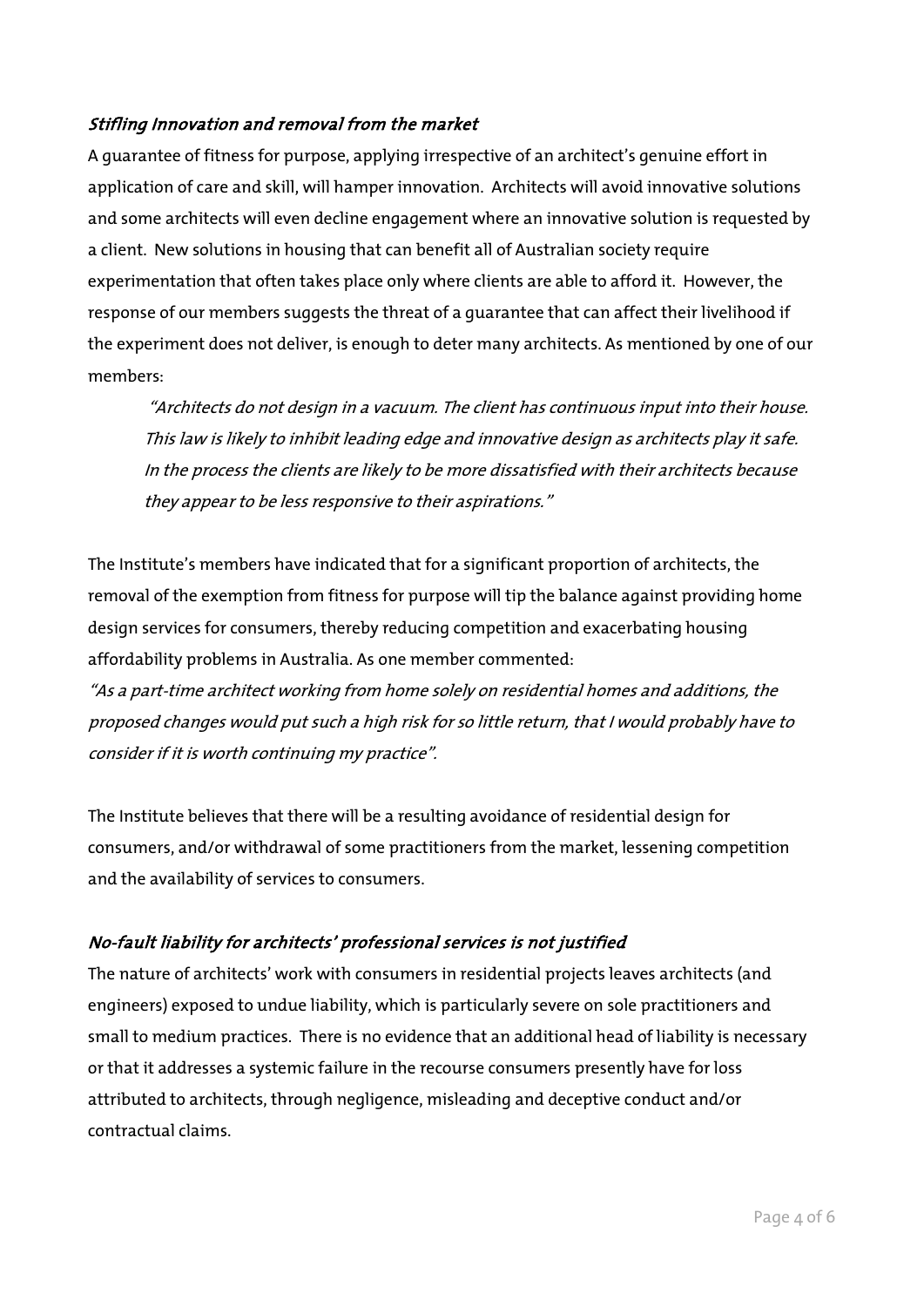Refuting claims for such liability in addition to the forms of legal recourse already available to consumers, imposes a potentially significant additional cost burden on small architect practices that is not justified, in the Institute's view, by any benefit to consumers. This is particularly so where the costs of refutation go beyond legal support, to inability to attend to business while claims are being defended.

It is common for the threat of, or actual negligence claim, to be raised by consumers in response to a claim for payment of outstanding architectural fees. A claim, even if not ultimately made out, has dire consequences for the architect in terms of insurance premiums and loss of productive time in managing the claim.

The nature of claims made in the consumer housing market against architects is that they are often brought in 'consumer tribunals' under the specialised housing legislation that exists in virtually every state and territory. For the plaintiff client, these are virtually legal cost-free environments where legal forms that contain costs are not entertained, and untested interpretations of the law are relatively easily explored by consumers.

The opposite is true for architects. Either there are the legal representation costs in meeting claims by represented or self-represented clients, or there are the significant costs of inattention to one's practice while defending claims.

The proposed law raises several questions, including whether the consumer's implied purpose is a subjective rather than objective one. As one Institute member has commented:

"Even if you could adequately defend yourself with masses of documentation, the opening would be there for Clients to at least have a go because 'implied' is such an open term. A small practice could go broke just defending claims."

It is inequitable that, in addition to liability in negligence, an implied purpose can be identified in hindsight by a consumer who wishes to obtain both a refund of professional fees and damages.